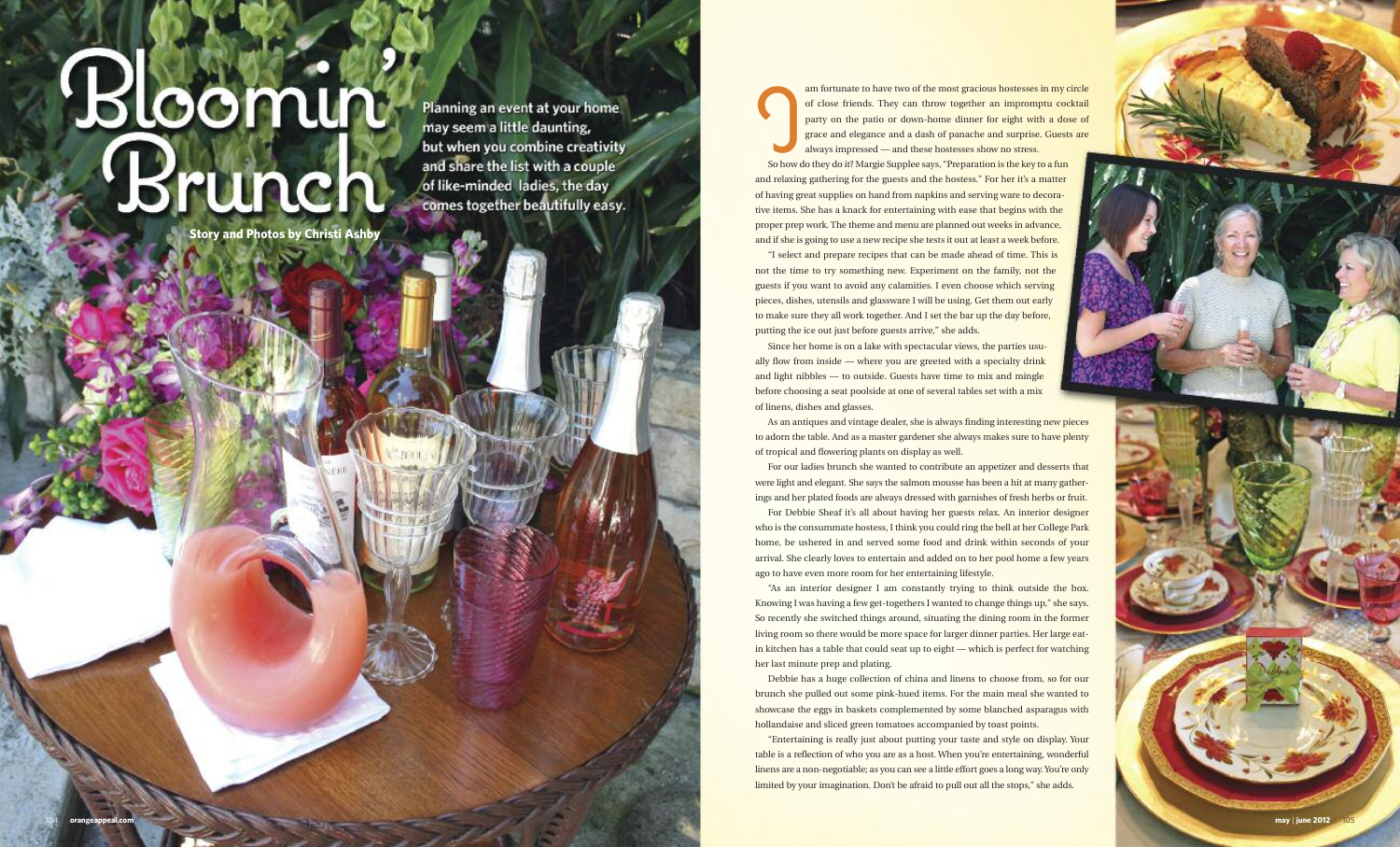





Since I wanted to make things very personal, I designed the invitation with the china pattern, Debbie's initials (she is known for her monogrammed items) and a harlequin background mimicking the walls in her dining room. From there the menu card kept the same look as the invitation and I place it in a gold frame, onto which I hot glued two antique serving pieces.

I recently hosted a small luncheon with a lemon theme. Everything from the table setting to the menu reflected touches of lemon and colors from yellow to bright green. For this brunch held at Debbie's home, I took my cues from her lovely old china. The deep pink leaves accented with gold created the color scheme that was then pumped up with a dose of lime green.

I love to give my guests a little something to take home and in this case wanted to combine the gift and place card. I was hoping to make small picture frames with a photo of each guest that included a small magnet on the back for a fun reminder of the day that could go on a refrigerator. However, I could not find what I was looking for. At Michael's I did find the perfectly colored boxes that I added name cards to and a ribbon.

The floral arrangements were made to match the decor by Lee James Floral Designs. I had stopped by earlier in the week with a photo of the table setting and he made varying arrangements to mimic the bold colors we had chosen. The brunch was fun, festive and relaxing for all of us. Cheers to that!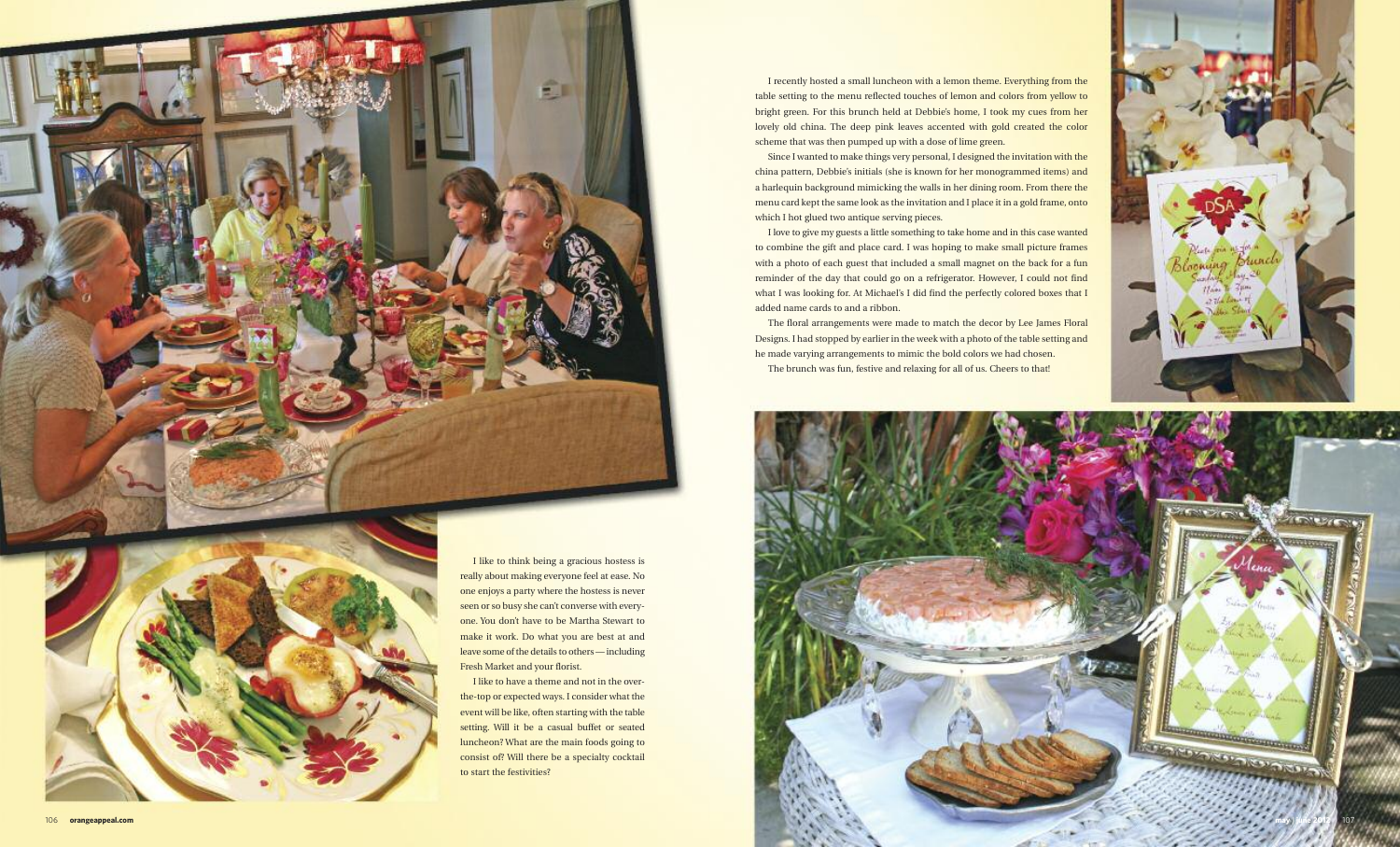# Recipes

## Smoked Salmon Mousse

 pound smoked salmon, 1/4-inch cubes cups diced seedless cucumber 1/4 C chopped fresh dill 1/3 C chopped red onion 1/4 C sour cream T fresh lemon juice T freshly grated lemon zest T cold water envelope unflavored gelatin

Lightly oil an 8-inch round cake pan and line with plastic wrap. Spread 1 1/4 C salmon in cake pan. In a bowl stir together remaining salmon, cucumber, dill, onion, sour cream, lemon juice and zest until well combined.

Put cold water in a small heatproof cup and sprinkle gelatin over it. Set cup in a saucepan and add enough water to reach halfway up side of cup. Heat gelatin mixture over low heat until gelatin is dissolved and stir into salmon mixture. Spoon mixture over salmon in cake pan and chill mousse covered with plastic wrap for at least six hours and up to three days.

To unmold mousse, invert a large plate over the cake pan and invert mousse onto plate. Lift off cake pan and peel off plastic wrap. It works every time! Garnish with dill sprigs.